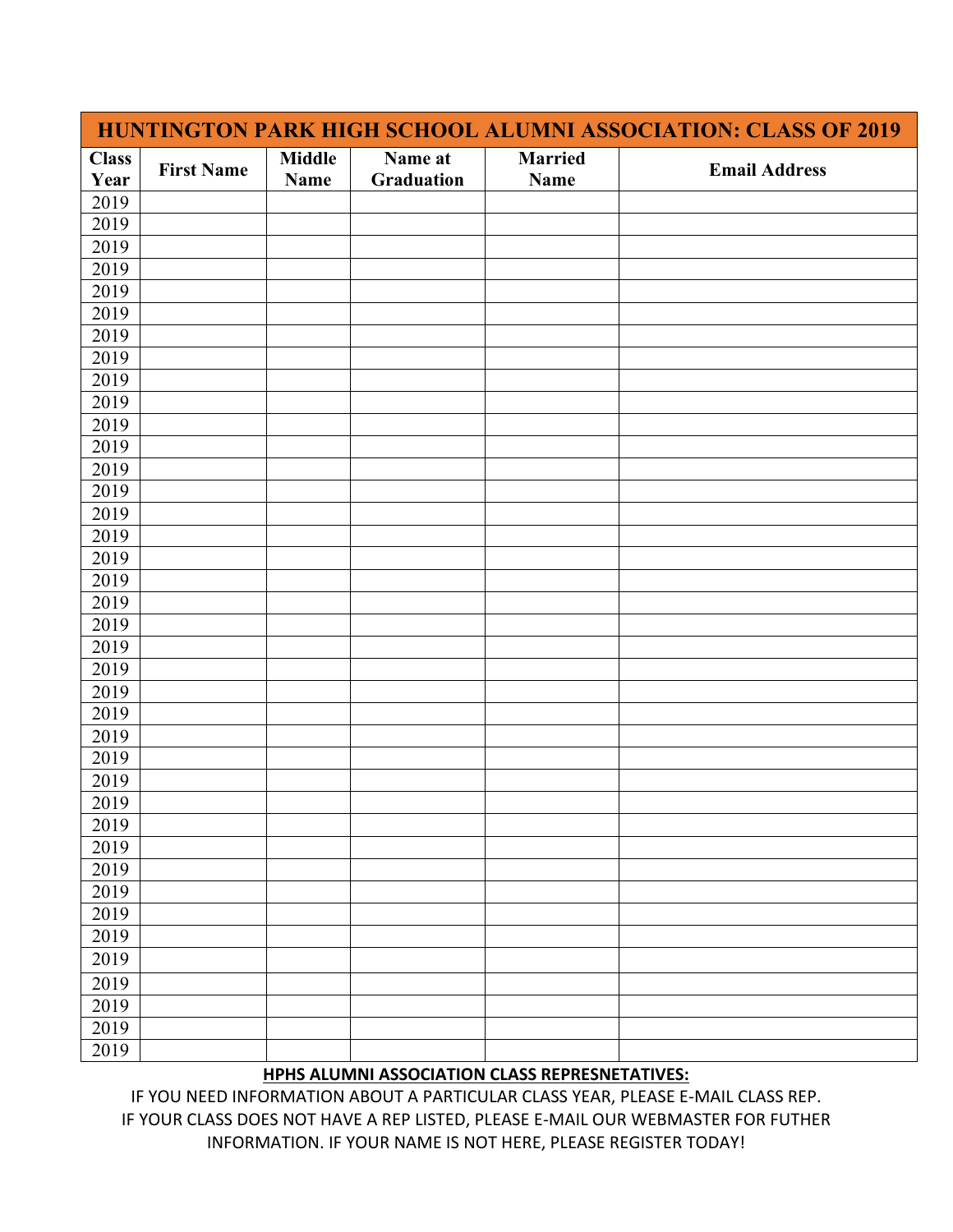| 2019 |  |  |  |
|------|--|--|--|
| 2019 |  |  |  |
| 2019 |  |  |  |
| 2019 |  |  |  |
| 2019 |  |  |  |
| 2019 |  |  |  |
| 2019 |  |  |  |
| 2019 |  |  |  |
| 2019 |  |  |  |
| 2019 |  |  |  |
| 2019 |  |  |  |
| 2019 |  |  |  |
| 2019 |  |  |  |
| 2019 |  |  |  |
| 2019 |  |  |  |
| 2019 |  |  |  |
| 2019 |  |  |  |
| 2019 |  |  |  |
| 2019 |  |  |  |
| 2019 |  |  |  |
| 2019 |  |  |  |
| 2019 |  |  |  |
| 2019 |  |  |  |
| 2019 |  |  |  |
| 2019 |  |  |  |
| 2019 |  |  |  |
| 2019 |  |  |  |
| 2019 |  |  |  |
| 2019 |  |  |  |
| 2019 |  |  |  |
| 2019 |  |  |  |
| 2019 |  |  |  |
| 2019 |  |  |  |
| 2019 |  |  |  |
| 2019 |  |  |  |
| 2019 |  |  |  |
| 2019 |  |  |  |
| 2019 |  |  |  |
| 2019 |  |  |  |
| 2019 |  |  |  |
| 2019 |  |  |  |
| 2019 |  |  |  |

## **HPHS ALUMNI ASSOCIATION CLASS REPRESNETATIVES:**

IF YOU NEED INFORMATION ABOUT A PARTICULAR CLASS YEAR, PLEASE E-MAIL CLASS REP. IF YOUR CLASS DOES NOT HAVE A REP LISTED, PLEASE E-MAIL OUR WEBMASTER FOR FUTHER INFORMATION. IF YOUR NAME IS NOT HERE, PLEASE REGISTER TODAY!